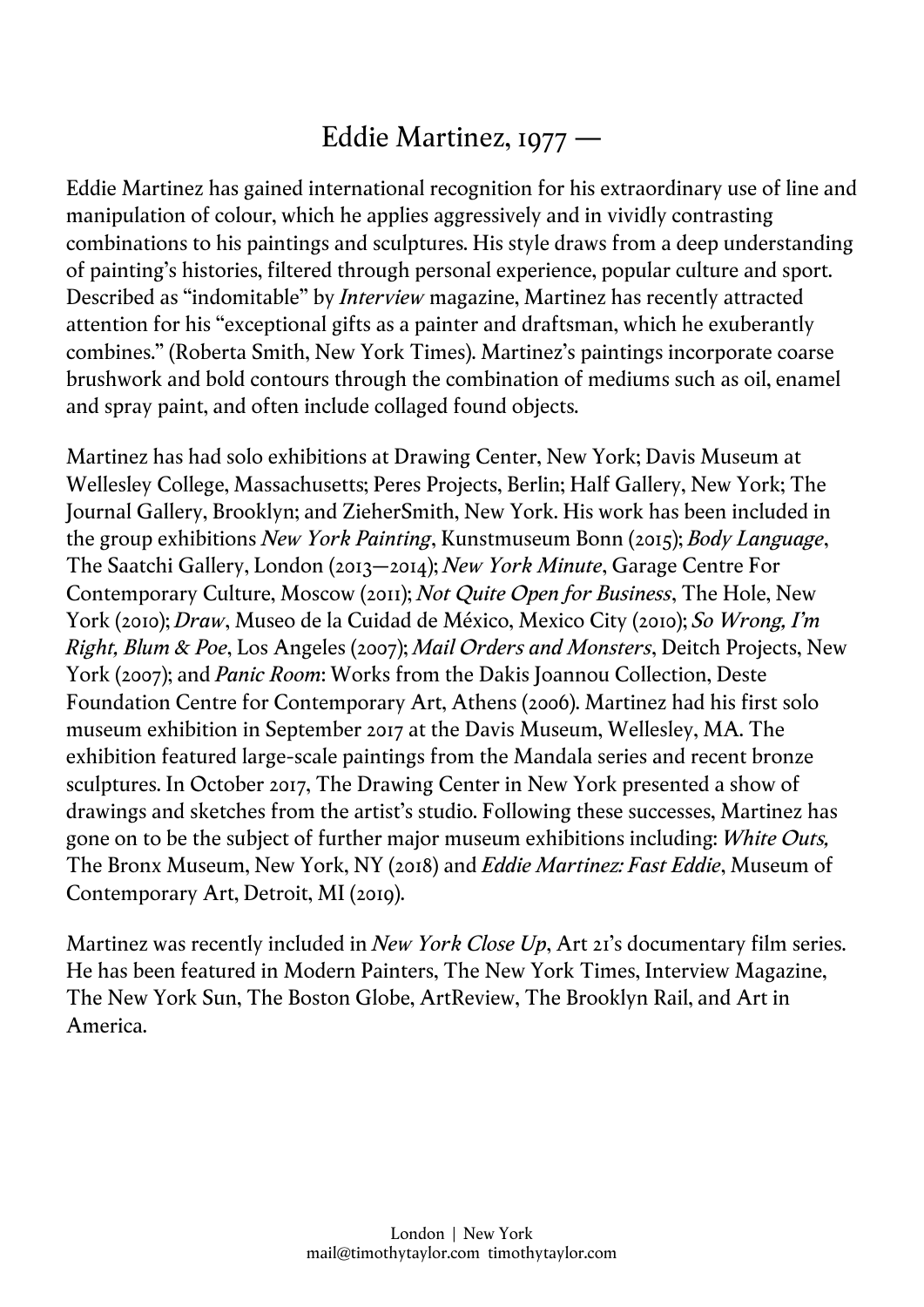## Biography

2008 Bauernmarkt Residency, Lenikus Collection, Vienna, Austria

## Selected Solo Exhibitions

- 2022 *Eddie Martinez: Pigeon Sweat,* Blum & Poe, Los Angeles, CA, USA
- 2021 *Eddie Martinez: Inside Thoughts,* Mitchell-Innes & Nash, New York, NY, USA *Eddie Martinez: Fingers Pointing at the Moon,* Galerie Perrotin, Shanghai, China *New Paintings 2: Eddie Martinez,* Loyal Gallery, Stockholm, Sweden *Green Thumb: Eddie Martinez,* Blum and Poe, Los Angeles, CA, USA
- 2020 *Eddie Martinez: Drawnantine,* Perrotin Viewing Salon (digital exhibition)
- 2019 *Eddie Martinez: Fast Eddie*, Museum of Contemporary Art, Detroit, MI, USA *EMHK19*, Perrotin, Hong Kong Yuz Museum, Shanghai, China
- 2018 *White Outs,* The Bronx Museum, New York, NY, USA *Love Letters and Yard Work,* Mitchell, Innes & Nash, New York, NY, USA *Blockhead Stacks*, Perrotin, Tokyo, Japan
- 2017 *Cowboy Town*, Timothy Taylor, London, UK *Eddie Martinez: Studio Wall*, Drawing Center, New York, NY, USA *Ants at a Picknic,* Davis Museum at Wellesley College, Wellesley, MA, USA
- 2016 *Salmon Eye*, Mitchell-Innes & Nash, New York, NY, USA *Stop the world and let me off*, Sorry We're Closed, Brussels, Belgium
- 2014 *Island I*, Timothy Taylor, London, UK *Nomader*, Kohn Gallery, Los Angeles, CA, USA *Neanderthal Jeans*, Half Gallery, New York, NY, USA
- 2013 *Beginner Mind*, Bill Brady KC, Kansas City, MO, USA *Matador*, The Journal Gallery, Brooklyn, NY, USA
- 2012 *Studio Drawings*, Half Gallery, New York, NY, USA
- 2011 *Seeker*, Peres Projects Mitte, Berlin, Germany *New York Electric,* Patricia Low, Gstaad, Switzerland *Eddie Martinez: Selected Drawings 2005-2011,* Schwarz Contemporary, Berlin, Germany
- 2010 *The Feast,* presented by ZieherSmith, Art Positions, Art Basel, Miami Beach, FL, USA *Buffet State Of Mind,* Sorry We're Closed, Brussels, Belgium *Eddie Martinez,* ZieherSmith, New York, NY, USA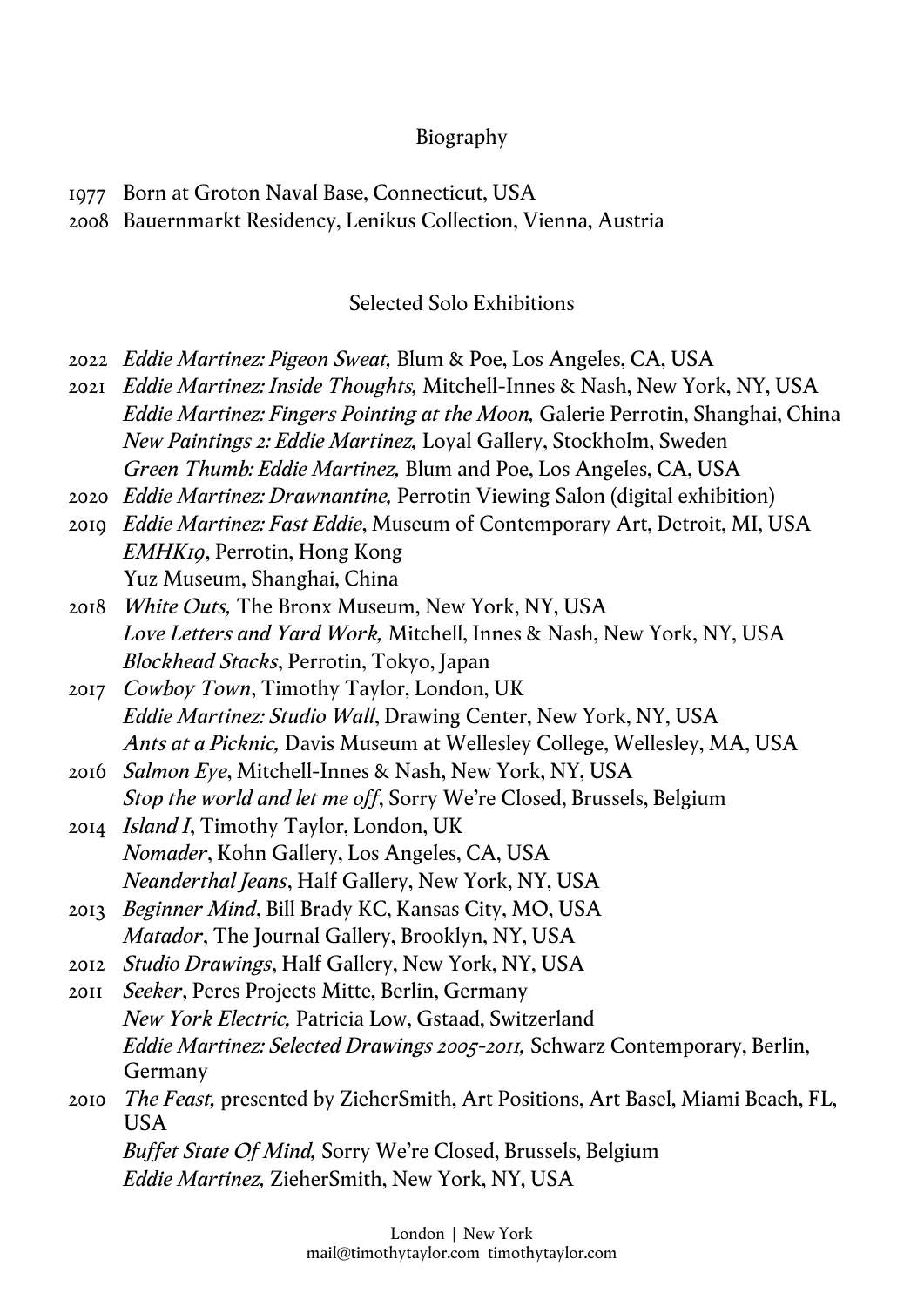- 2009 *News and Updates,* Galerie Mikael Andersen, Copenhagen, Denmark *Eddie Martinez,* Seomi & Tuus, Seoul, Korea
- 2008 *Some Drawings,* The Journal Gallery, New York, NY, USA *Eddie Martinez,* ZieherSmith, New York, NY, USA *New Paintings,* Galleri Loyal, Stockholm, Sweden
- 2007 *Hooters,* Galeria Comercial, San Juan, Puerto Rico *Darkness,* aliceday, Brussels, Belgium
- 2006 *Eddie Martinez,* ZieherSmith, Volta Show, Basel, Switzerland *A Horse With No Name,* ZieherSmith, New York, NY, USA *A Mini Carrot Experience,* Galleri Loyal, Stockholm, Sweden
- 2005 *Abracadabra,* Bucket Rider, Chicago, IL, USA *Cool Beans Brother,* Galleri Loyal, Stockholm, Sweden *A Big Ole Steely Dan Conversation,* Allston Skirt Gallery, Boston, MA, USA

## Selected Group Exhibitions

| Senior Coconut: Eddie Martinez, Gerasimos Floratos, Rafael Delacruz, Reyes |
|----------------------------------------------------------------------------|
|                                                                            |
|                                                                            |
|                                                                            |
|                                                                            |
|                                                                            |
|                                                                            |
|                                                                            |
| Die Dritte Hand – Last Exit Painting, Salon Dahlmann, Berlin, Germany      |
|                                                                            |
|                                                                            |
|                                                                            |
|                                                                            |
| The Avant-Garde Won't Give Up: Cobra and Its Legacy, Blum & Poe, Los       |
|                                                                            |
|                                                                            |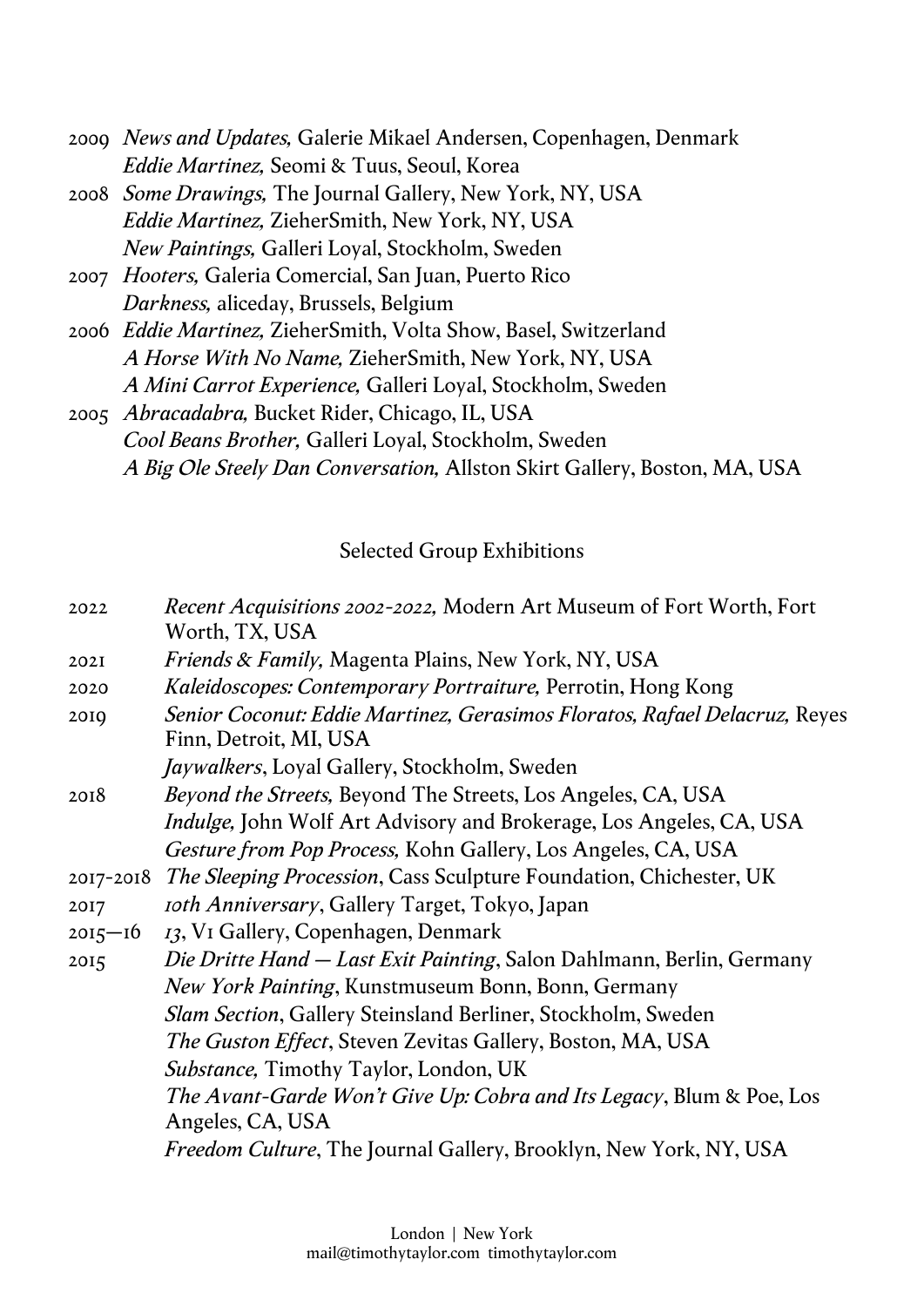| 2014 | Vanitas: Contemporary Reflections on Love and Death from the LIFE, Tip<br>Top, Greenpoint Terminal Gallery, New York, NY, USA |
|------|-------------------------------------------------------------------------------------------------------------------------------|
|      | Collection of Stephane Janssen, Phoenix Art Museum, Phoenix, AZ, USA                                                          |
|      | The Journal Gallery at Venus Over Manhattan New York, NY, USA<br>Painters Painters, Saatchi Gallery, London, UK               |
| 2013 | <i>LAT.</i> $4I^{\circ}$ 7 N, LONG. 72° 19 I W, Martos Gallery, New York, NY, USA                                             |
|      | Paint On, Paint Off, Halsey McKay Gallery, New York, NY, USA                                                                  |
|      | <i>Drawing Gym</i> , 247365 Gallery, organized by Brian Belott, New York, NY,                                                 |
|      | <b>USA</b>                                                                                                                    |
|      | Body Language, The Saatchi Gallery, London, UK                                                                                |
|      | Work, Klaus Von Nichtssagend Gallery, New York, NY, USA                                                                       |
| 2012 | Group Show, Zach Feuer Gallery, New York, NY, USA                                                                             |
|      | Eddie Martinez/Pablo Picasso, Sorry We're Closed, Art Brussels, Brussels,<br>Belgium                                          |
|      | WONDERS - Masterpieces from Private Collections in Denmark,                                                                   |
|      | KUNSTEN Museum of Modern Art Aalborg, Denmark                                                                                 |
|      | Jose Lerma & Eddie Martinez, Halsey McKay Gallery, East Hampton, NY,<br><b>USA</b>                                            |
|      | New Prints 2012/Winter, International Print Center New York (IPCNY), New<br>York, NY, USA                                     |
|      | <i>Thanksgiving</i> , V <sub>I</sub> Gallery, Copenhagen, Denmark                                                             |
|      | Body Language, The Saatchi Gallery, London, UK                                                                                |
|      | Eagles, Marlborough Madrid, Madrid, Spain                                                                                     |
|      | Breed, Greenberg Van Doren, New York, NY, USA                                                                                 |
|      | Portrait of a Generation, The Hole, New York, NY, USA                                                                         |
| 20II | BNA, ZieherSmith Pop-Up Gallery, Nashville, TN, USA                                                                           |
|      | Body Language, Saatchi Gallery, London, UK                                                                                    |
|      | back room, Untitled, New York, NY, USA                                                                                        |
|      | <i>Facemaker</i> , curated by Kathy Grayson, Royal/T, Culver City, CA, USA                                                    |
|      | The Big Clown Show, Sorry We're Closed, Art Brussels, Belgium                                                                 |
|      | New York Minute, Garage Center For Contemporary Culture, Moscow,                                                              |
|      | <b>Russia</b>                                                                                                                 |
|      | <i>Triangle Fool</i> , Hiromiyoshii Roppongi Gallery, Tokyo, Japan                                                            |
|      | I Am Who I Am: The Portrait Reconsidered, Steven Zevitas Gallery, Boston,<br>MA, USA                                          |
|      | Cover Version LP, curated by Timothy Hull, BAMart, Brooklyn, NY, USA                                                          |
|      | Group Show, Galerie Suzanne Tarasieve, Paris, France                                                                          |
| 2010 | The Power of Selection, curated by Ryan Travis Christian, Western<br>Exhibitions, Chicago, IL, USA                            |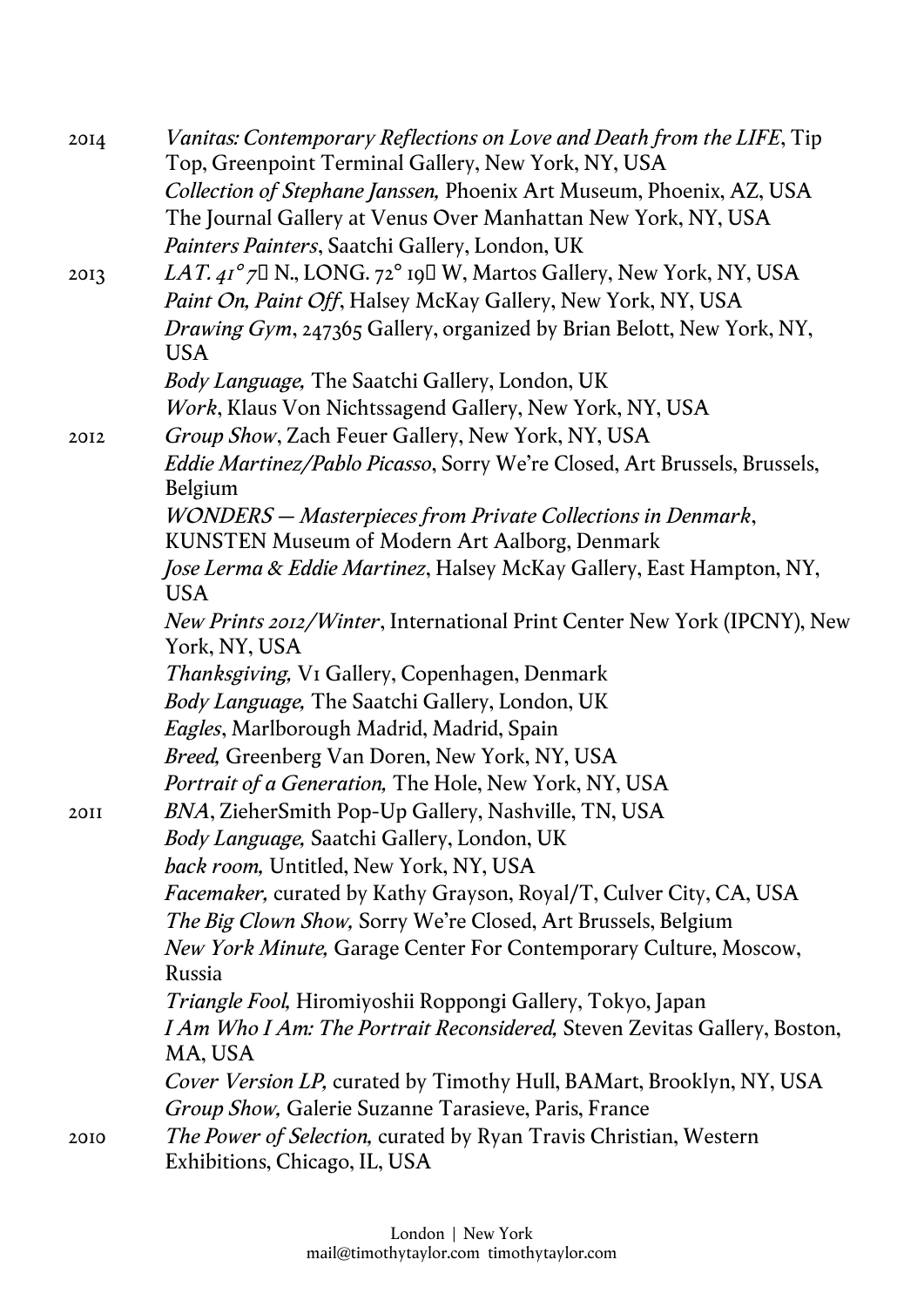|      | Not Quite Open for Business, The Hole, New York, NY, USA                            |
|------|-------------------------------------------------------------------------------------|
|      | Insider/Outsider, Portugal Arte 2010, Lisbon, Portugal                              |
|      | Draw, curated by Erik Foss and Curse Mackey, Museo de la Cuidad de                  |
|      | Mexico, Mexico City, Mexico                                                         |
|      | <i>Wall to Wall</i> , Daniel Weinberg Gallery, Los Angeles, CA, USA                 |
|      | Apartment Show Presents Big Apple, Clifton Benevento, New York, NY, USA             |
|      | Forth Estate Editions, Frederieke Taylor Gallery, New York, NY, USA                 |
|      | The Cannibal's Muse, curated by Max Henry, Patricia Low Gallery, Gstaad,            |
|      | Switzerland                                                                         |
| 2000 | Forth Estate Editions, RISD Memorial Hall Gallery, Providence, RI, USA              |
|      | New York Minute, MACRO FUTURE, Museum of Contemporary Art,                          |
|      | Rome, Italy                                                                         |
|      | Grand Reopening, ZieherSmith, New York, NY, USA                                     |
|      | Leaves of Ash, Suzanne Tarasieve Gallery, Paris, France                             |
|      | <i>Just Landed</i> , two person show with Wes Lang, aliceday, Brussels, Belgium     |
|      | Collaborations, ZieherSmith, New York, NY, USA                                      |
| 2008 | <i>This is Boston, Not LA, LaMontagne Gallery, Boston, MA, USA</i>                  |
|      | Whatever is Whatever, curated by Dimitrios Antonitsis, Hydra Project,               |
|      | Greece                                                                              |
|      | Timeless, Morris Museum, Morristown, NJ, USA                                        |
|      | Mail Order Monsters, curated by Kathy Grayson, Andreas Melas Presents,              |
|      | Athens, Italy; Max Wigram Gallery, London, UK                                       |
|      | Living In A Box, Galerie Mikael Andersen, Berlin, Denmark                           |
|      | ambivalent figuration; people, Samson Projects, Boston, MA, USA                     |
| 2007 | So Wrong, I'm Right: Eddie Martinez, William J. O'Brian, Roman Wolgin,              |
|      | <i>Jonas Wood</i> , Blum & Poe, Los Angeles, CA, USA                                |
|      | Accessories, Galerie Mikael Andersen, Copenhagen, Denmark                           |
|      | Painters, Cosar HMT, Düsseldorf, Germany                                            |
|      | Mail Order Monsters, curated by Kathy Grayson, Deitch Projects, New York,           |
|      | NY, USA; Peres Projects, Berlin, Germany                                            |
|      | Athens Biennial, curated by Dan Nadel, Athens, Greece                               |
|      | <i>Cabinet of Curiosities, curated by Kathy Grayson, The Journal, Brooklyn, NY,</i> |
|      | <b>USA</b>                                                                          |
|      | Five Painters, Galleri Loyal, Stockholm, Sweden                                     |
|      | <i>Wood, Gallery Min Min, Tokyo, Japan</i>                                          |
|      | Crystal Crunch, curated by Taylor McKimens, Perugi Artecontemporanea,               |
|      | Padova, Italy                                                                       |
| 2006 | Panic Room: Works from the Dakis Joannou Collection, Deste Foundation               |
|      | Centre for Contemporary Art, Athens, Greece                                         |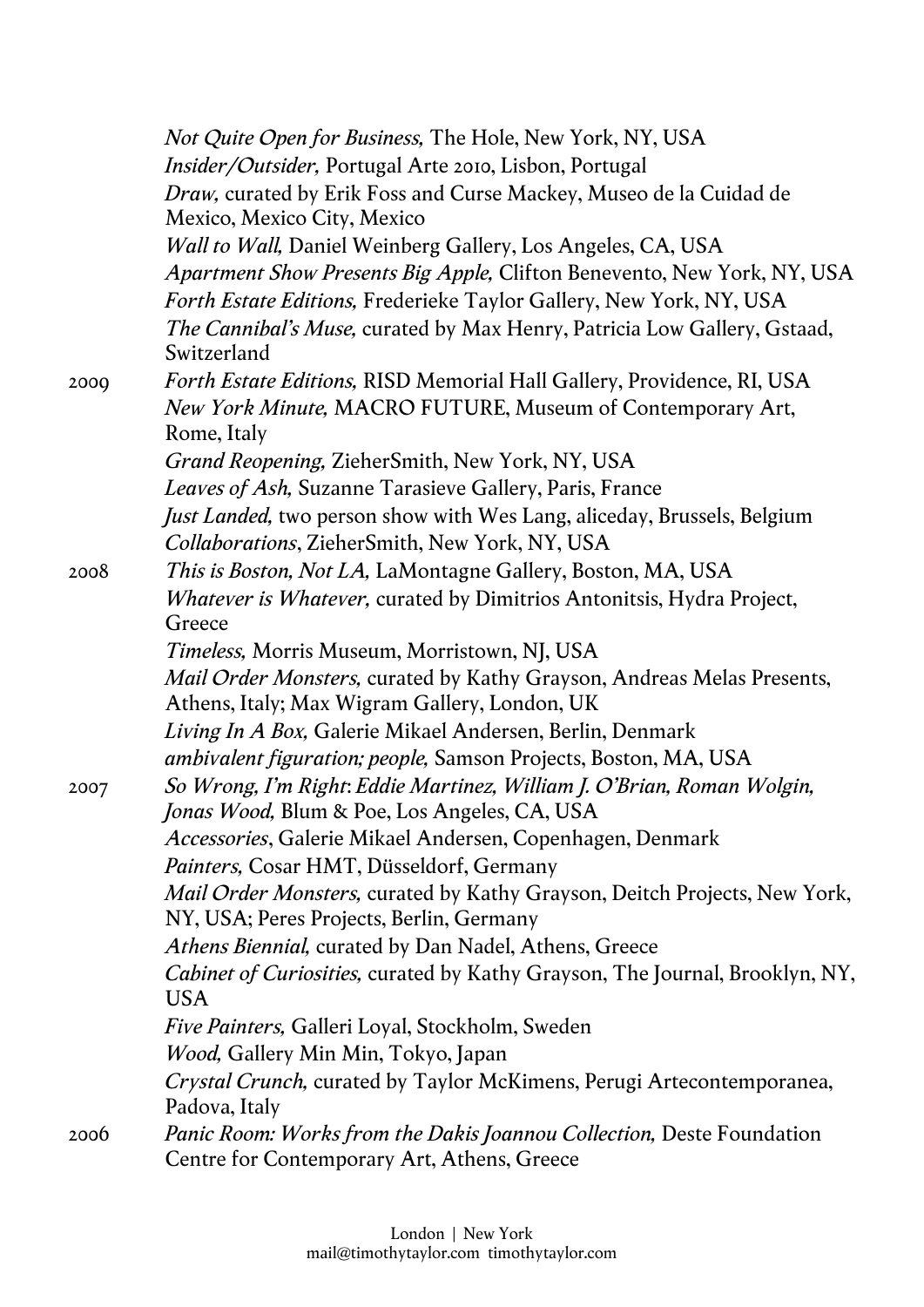|      | <i>Beyond</i> , curated by Caroline Hwang & Suzannah Sinclair, New Image Art,<br>Los Angeles, CA, USA                                                                                           |
|------|-------------------------------------------------------------------------------------------------------------------------------------------------------------------------------------------------|
|      | You have to be almost gifted to do what I do, Alexander and Bonin, New York,<br>NY, USA                                                                                                         |
|      | Don't Abandon The Ship, Allston Skirt Gallery, Boston, MA, USA                                                                                                                                  |
|      | <i>Fine Line, Adam Baumgold Gallery, New York, NY, USA</i>                                                                                                                                      |
| 2005 | Thank You for the Days, Bucket Rider Gallery, Chicago, IL, USA                                                                                                                                  |
|      | Winners, HiFi Gallery, Austin, TX, USA                                                                                                                                                          |
|      | Greater Brooklyn, CRG Gallery, New York, NY, USA                                                                                                                                                |
|      | Loyal and his band hand drawn covers, Galleri Loyal, Stockholm, Sweden                                                                                                                          |
| 2004 | Eddie Martinez and Denise Kupferschmidt, Evos Arts, Lowell, MA, USA                                                                                                                             |
|      | In The Making, KCDC, Brooklyn, New York, NY, USA                                                                                                                                                |
|      | The 18th Drawing Show, Mills Gallery, Boston, MA, USA                                                                                                                                           |
|      | <i>Eddie Martinez and Matt Clark, Compound Gallery, Portland, OR, USA</i>                                                                                                                       |
|      | Suburban, 1300 Gallery, Cleveland, OH, USA                                                                                                                                                      |
| 2003 | The Russian Doll Show, 65 Hope Street Gallery, Brooklyn, NY, USA; New<br>Image Art, Los Angeles, CA, USA; Space 1026, Philadelphia, PA, USA and<br>Green Street Gallery, Jamaica Plain, MA, USA |
|      | Dishwasher Safe, Wurst Gallery, Portland, OR, USA                                                                                                                                               |
|      | Halloween Show, Evos Arts, Lowell, MA, USA                                                                                                                                                      |
|      | Go Team, Upstairs At Johnsons, Boston, MA, USA                                                                                                                                                  |
|      | Textile, Somerville Arts Center, Somerville, MA, USA                                                                                                                                            |
|      | Subconscious, 1300 Gallery, Cleveland, OH, USA                                                                                                                                                  |
|      | Overhung, Oni Gallery, Boston, MA, USA                                                                                                                                                          |
|      | Animal Show, Mass Art, Boston, MA, USA                                                                                                                                                          |
|      |                                                                                                                                                                                                 |

Selected Public and Private Collections

Abu Ghazaleh Collection, Jordan Hiscox Collection, London, UK La Colección Júmex, Mexico City, Mexico The Saatchi Collection, London, UK The Marciano Collection, Los Angeles CA, USA The Modern Art Museum of Fort Worth, Fort Worth, TX, USA

Selected Publications